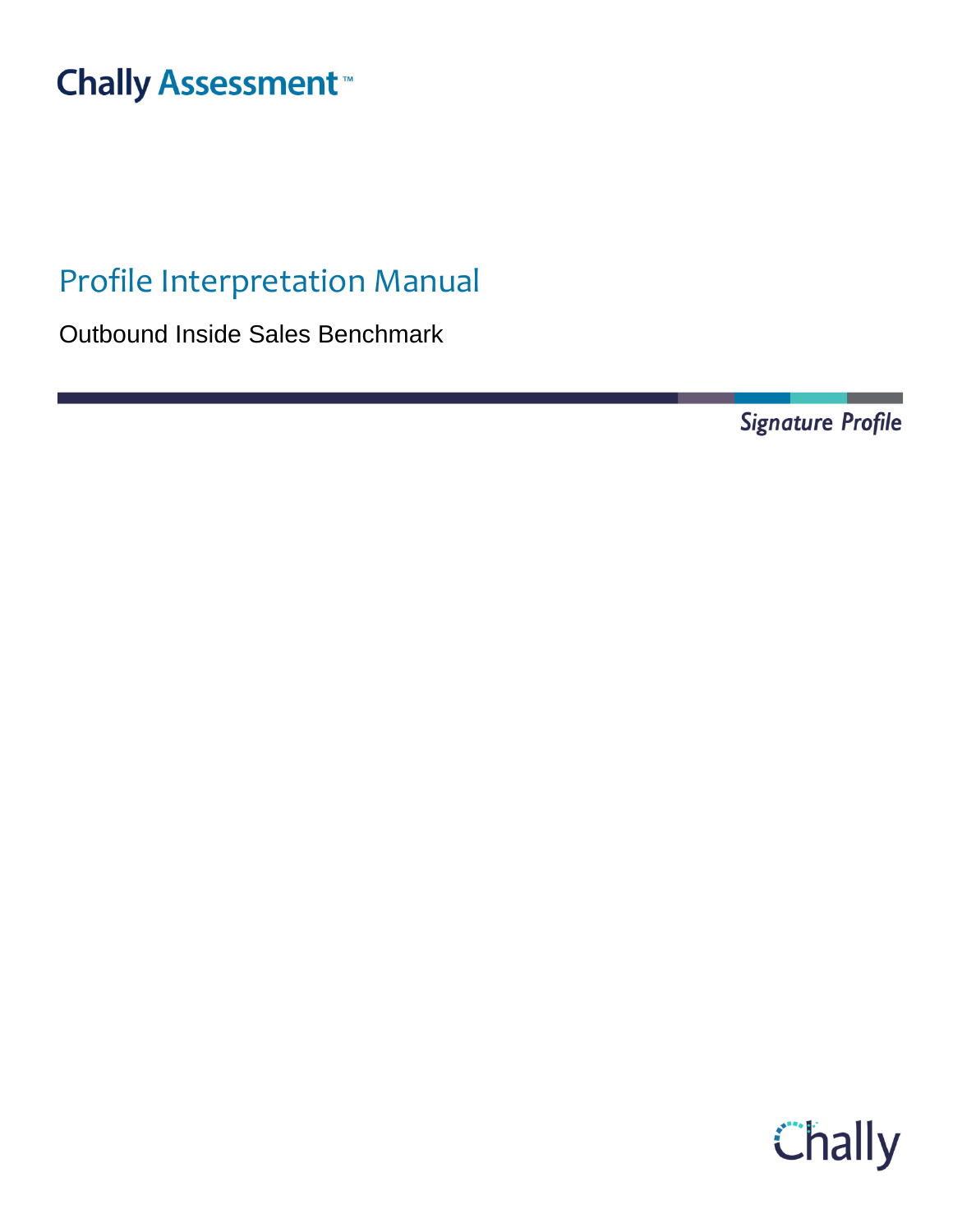## Benchmark Profile Description

The Outbound Inside Sales role is responsible for initiating phone/email contact with prospects and customers to sell assigned products/services, and often have a quota. In some organizations, there may be levels of specialization where inside sales may work with small customers that cannot be profitably serviced by the field sales force. Alternatively, other organizations may use these types of roles for cold-calling and scheduling appointments for outside salespeople.

#### Predictive Competencies

- Makes Persuasive Presentations
- Builds Business by Proactive Customer Contact
- Maintains Active Pace
- Highlights Standard Benefits when Addressing Buyer Concerns
- Updates Working Knowledge of Offerings to Provide Recommendations
- Commits Extra Effort to Ensure Success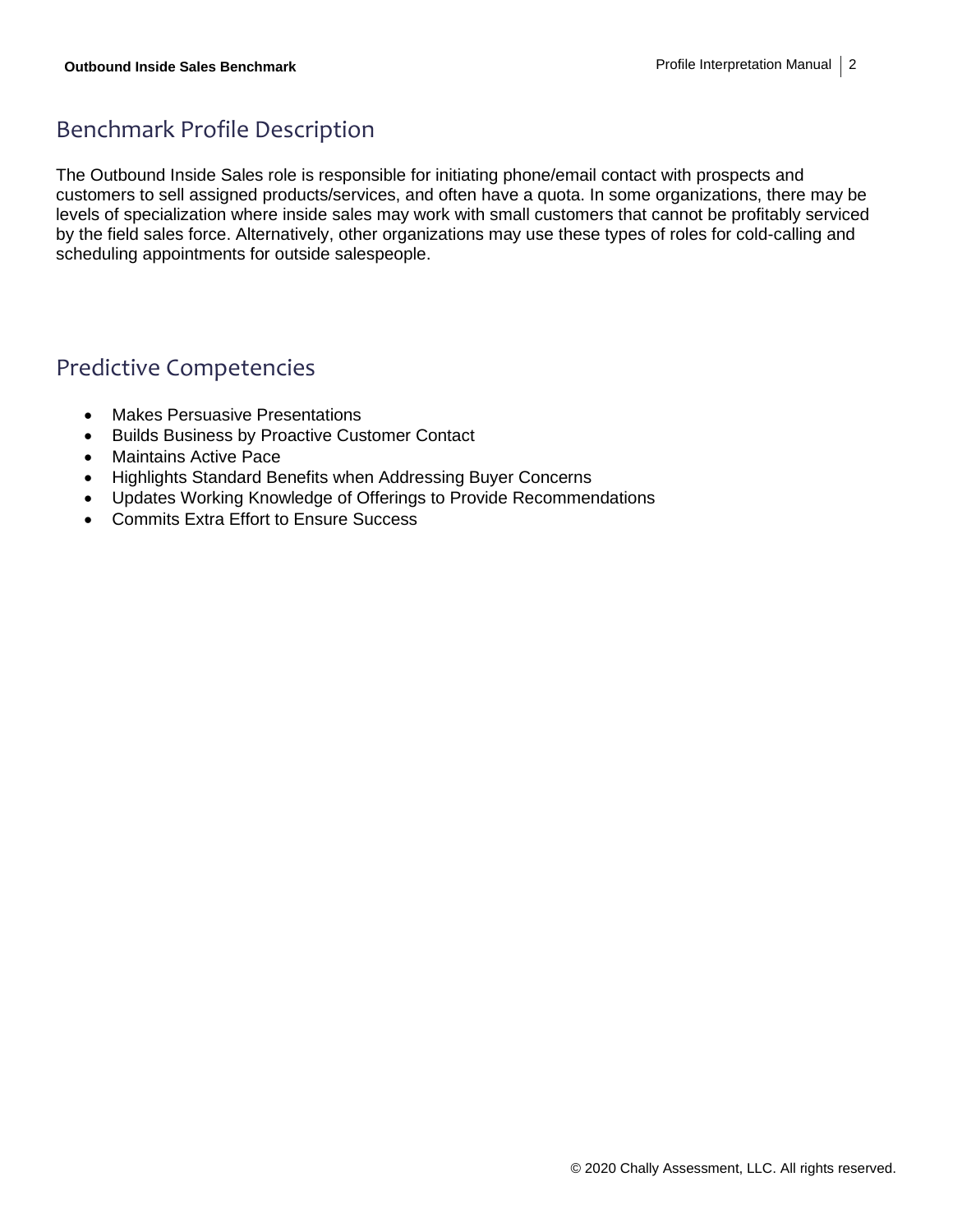## Predictive Competencies

#### Makes Persuasive Presentations

Excites the customer with an enthusiastic presentation style; demonstrates value and actively promotes products and services by making an emotional appeal; holds the customer's attention and interest by keeping the presentation content relevant; varies style to build toward a buying decision

- **EXELG** Provide a script or set presentation too much and not varying the content and/or emphasis to match the needs of the audience
- **•** Gives equal emphasis to each benefit even if those listening are only interested in one or two
- **•** Focusing more on speaking and technique than determining if audience understands and is motivated to agree
- **■** May be technically good at "public speaking" to inform or entertain
- May be effective only in situations where the focus is on the product/service rather than the salesperson as the major benefit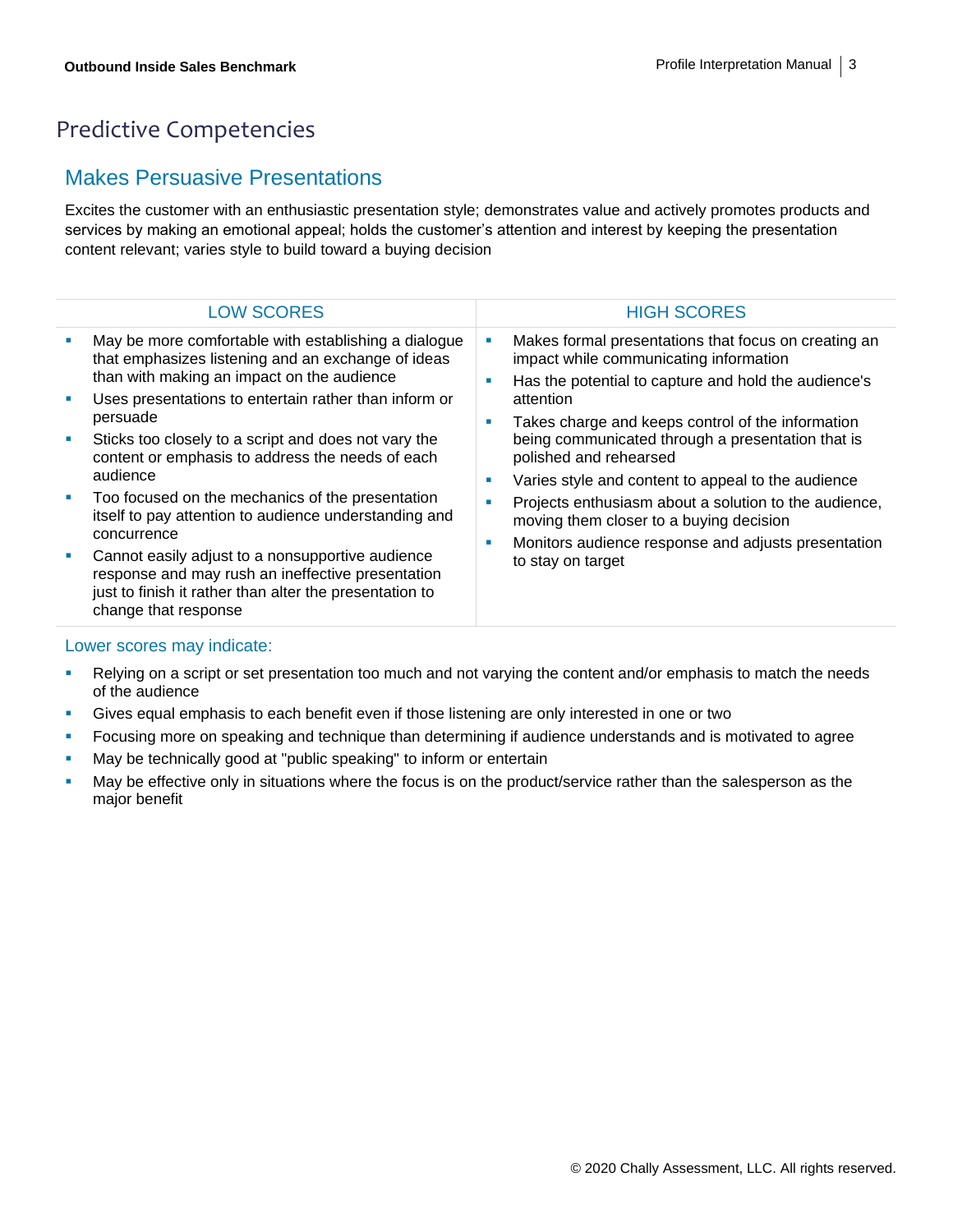## Builds Business by Proactive Customer Contact

Takes a proactive approach to finding additional business opportunities; comfortable with the networking and cold calling needed to find new prospects and customers; takes the lead in meeting people and building a contact base for new business development

| <b>LOW SCORES</b>                                                                                                                                   |    | <b>HIGH SCORES</b>                                                                                        |
|-----------------------------------------------------------------------------------------------------------------------------------------------------|----|-----------------------------------------------------------------------------------------------------------|
| Becomes discouraged by rejection and waits for<br>prospects to raise their hands in interest                                                        | п  | Investigates all possibilities in a quest for additional<br>business                                      |
| Treats prospecting as an activity to occupy slow<br>periods                                                                                         | I. | Remains focused on the objective of expanding the<br>customer base                                        |
| Lacks persistence in seeking new business<br>opportunities                                                                                          |    | Gives priority to building a contact base for new<br>business development                                 |
| Timid about meeting people with the intent to interest<br>them in the product offering                                                              | ш  | Comfortable cold calling on prospects and building a<br>network of contacts to find new leads             |
| Uncomfortable with the personal interactions required<br>to build the network of contacts needed to continually<br>supply additional business leads | ш  | Keeps a high profile in organizations or activities that<br>attract the interest of prospective customers |
|                                                                                                                                                     |    |                                                                                                           |

- A need to vary activity if the tasks at hand are unpleasant and a reluctance to initiate customer contact unless specifically requested
- **EXECUTE:** A strong reliance on policy or procedures for the methods to satisfy customers
- **EXECT** A preference to remain responsive to requests rather than actively uncover the customer requirements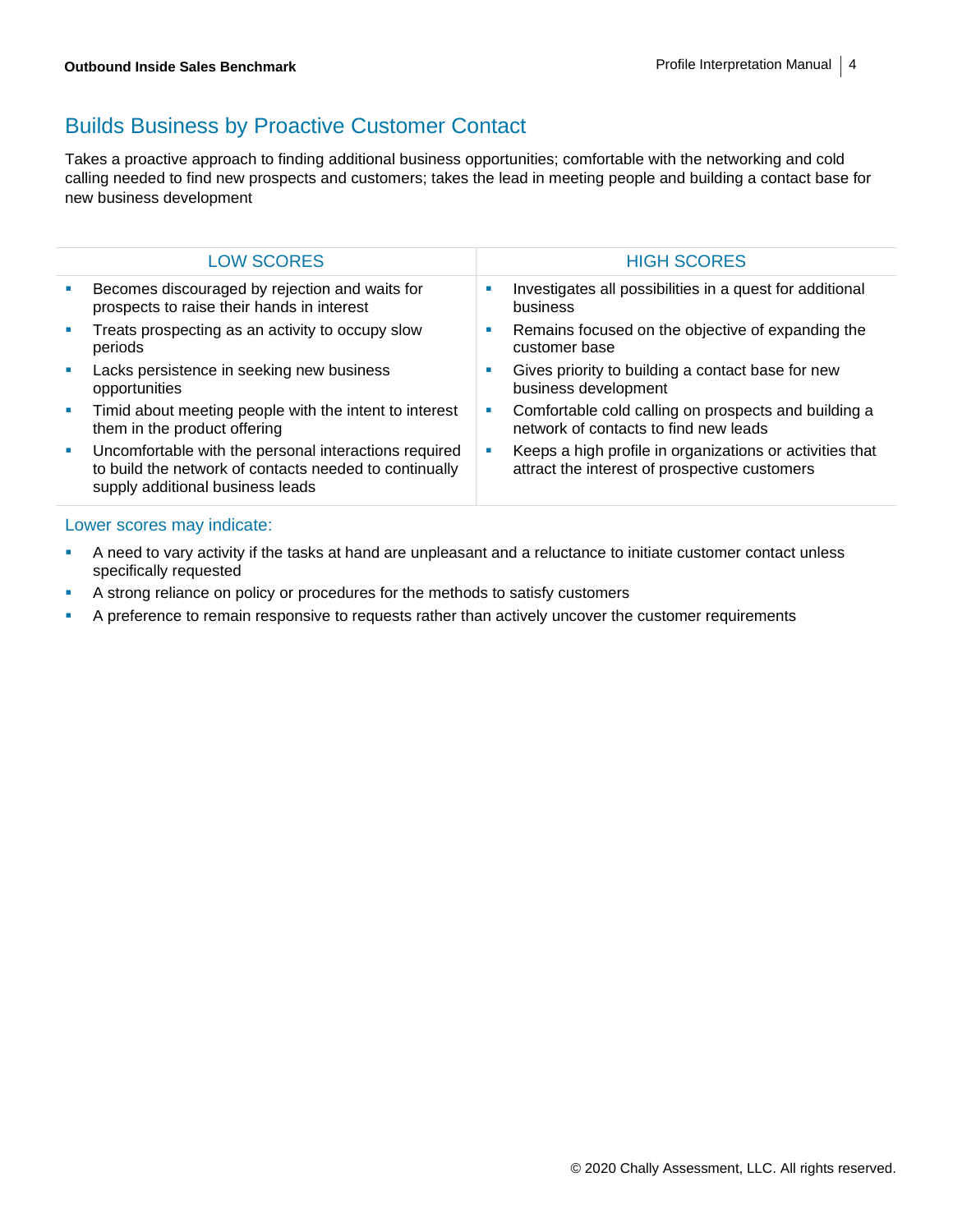#### Maintains Active Pace

Keeps up a brisk pace without becoming fatigued; pushes physical resources to the limit during periods of peak demand; takes pride in the amount of work accomplished; approaches work with considerable energy and stamina despite distractions or unreasonable demands

| <b>LOW SCORES</b>                                                                                          |    | <b>HIGH SCORES</b>                                                                                                                                                                            |
|------------------------------------------------------------------------------------------------------------|----|-----------------------------------------------------------------------------------------------------------------------------------------------------------------------------------------------|
| Adopts a methodical and deliberate pace that<br>minimizes the potential for making mistakes                |    | Shows the capacity to work rapidly and efficiently,<br>completing a considerable volume of work within tight<br>deadlines, often in the midst of continuous change<br>and shifting priorities |
| Experiences reduced physical capacity when pushed<br>to meet significant physical challenges or faced with |    |                                                                                                                                                                                               |
| external pressures and may require an extended<br>period of recuperation before tackling that volume of    |    | Tends to be highly energized and keeps up a brisk<br>pace without becoming fatigued                                                                                                           |
| work again                                                                                                 | ш  | Takes pride in being a hard worker and accomplishing                                                                                                                                          |
| May physically burn out too quickly by trying to do too                                                    |    | a significant amount of work                                                                                                                                                                  |
| much (tends to burn the candle at both ends)                                                               | a. | Continues to push during periods of peak demand,<br>exhausting physical resources, then resuming an<br>active pace after immediately replenishing energy and<br>endurance                     |
|                                                                                                            |    |                                                                                                                                                                                               |

- A concern about making a mistake which prompts the person to take a methodical and somewhat slower paced approach
- A temporarily reduced physical capacity as a result of significant, prolonged emotional and physical challenges
- **•** A tendency to push beyond one's physical limits (burning the candle at both ends) and require breaks to recoup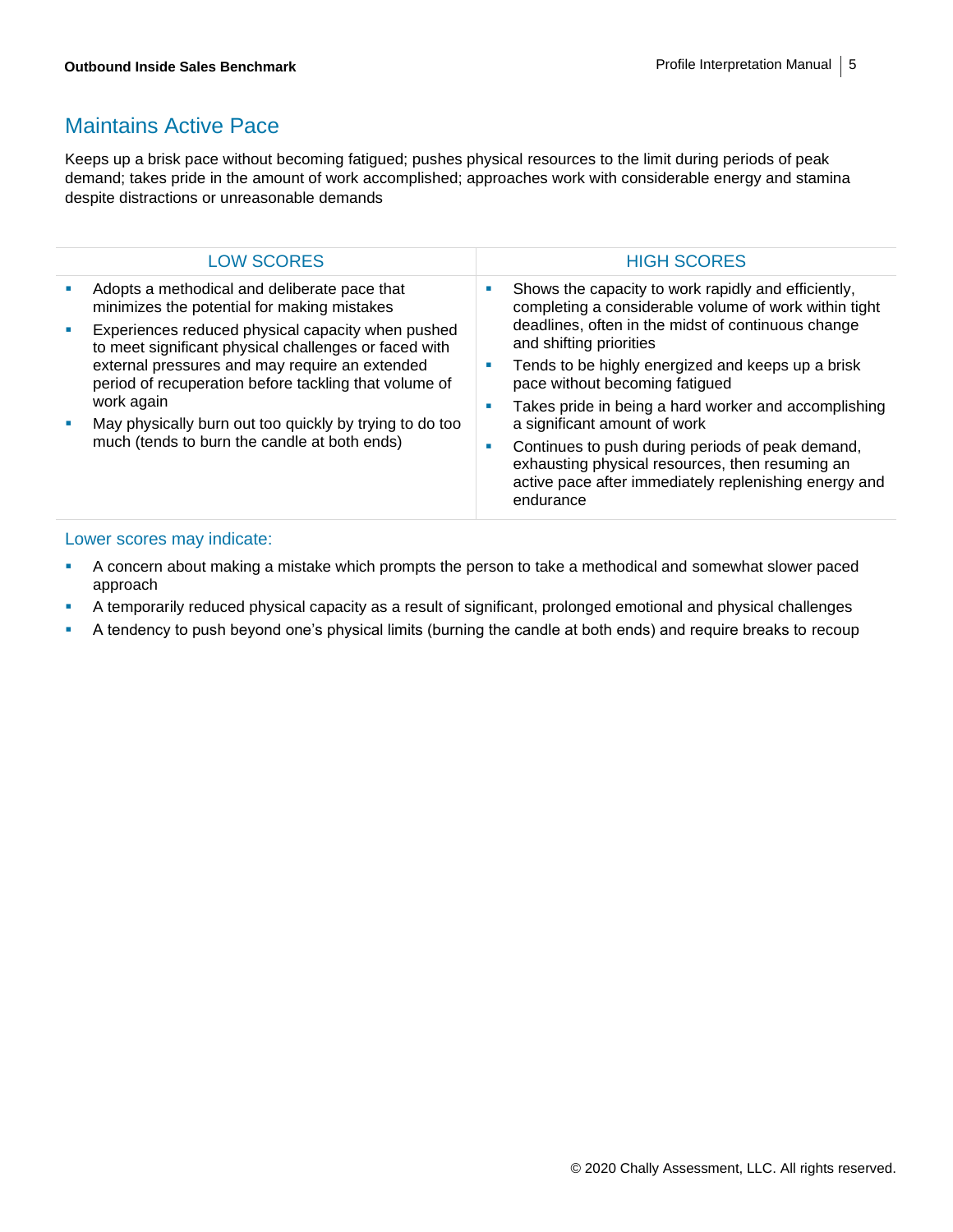## Highlights Standard Benefits when Addressing Buyer Concerns

Recognizes that the limited opportunity for negotiation requires a questioning of customer objections to uncover the 'hot button' that established or standard features and benefits will address; actively listens and clarifies benefits; is wellinformed of features and benefits; helps the prospect/customer understand why the proposed product offering is the best alternative

| <b>LOW SCORES</b>                                                                                                                                                                                  |    | <b>HIGH SCORES</b>                                                                                                  |
|----------------------------------------------------------------------------------------------------------------------------------------------------------------------------------------------------|----|---------------------------------------------------------------------------------------------------------------------|
| Misinterprets unspoken objections as nonexistent<br>objections                                                                                                                                     |    | Brings objections to the surface and tackles them<br>head-on                                                        |
| Dismisses objections without validating the customer's<br>concerns                                                                                                                                 |    | Chips away at objections rather than sidestep or give<br>up on them                                                 |
| Is argumentative in an effort to overcome versus<br>resolve objections                                                                                                                             | п  | Listens to and agrees with the validity of the<br>customer's concern                                                |
| Responds emotionally to objections or resistance<br>perceived to be a personal attack                                                                                                              | L. | Familiar with a wide variety of products, along with<br>their features and benefits                                 |
| Overcomes concerns with textbook answers versus<br>understanding and resolving them                                                                                                                | ×  | Understands the benefits that can pull a customer out<br>of an established buying habit and into a better           |
| Lacks information about the product/benefits, giving<br>inconclusive answers that leave objections unresolved                                                                                      | ×  | solution<br>Convinces the customer that the seller offers the best                                                  |
| Gives a long-winded explanation with more<br>information than is required to gain the customer's<br>cooperation and commitment, clouding the issue and<br>possibly exerting pressure for an answer | ×  | buy<br>Presents relevant information that will dispose of the<br>objection, keeping the answer complete and concise |
| Promises more than the product can reasonably<br>deliver                                                                                                                                           |    |                                                                                                                     |

- **•** Jumping in to problem solving before investigating the full extent of the objection
- Appearing to be too aggressive in their questioning and listening to uncover deeper levels of objections; if prospects feel pushed, they tend to resist or withdraw
- Appearing to be defensive and trying to overcome the objection versus understanding and resolving it; taking it personally if communication was not clear in the prospect's mind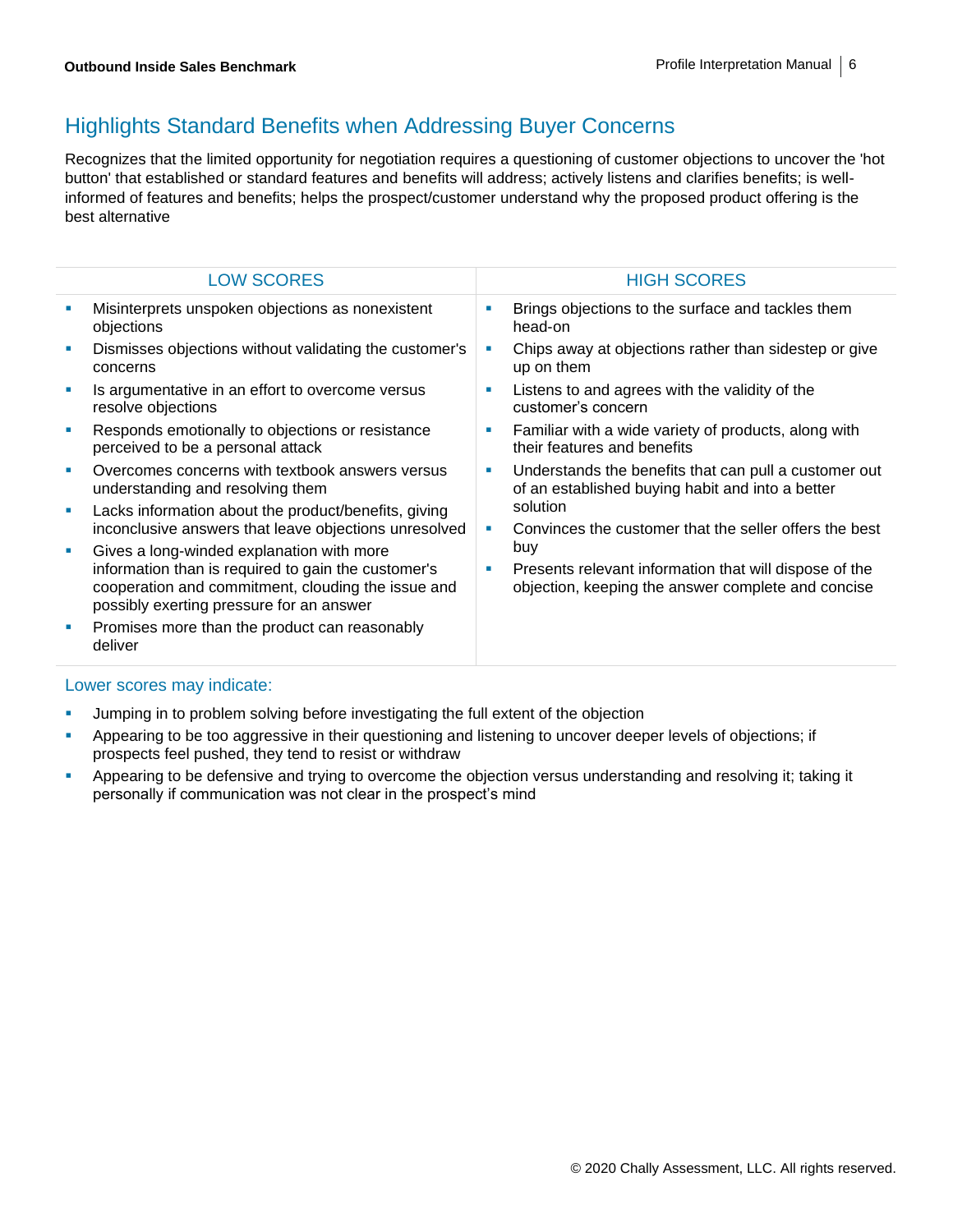## Updates Working Knowledge of Offerings to Provide Recommendations

Possesses a working knowledge of products and applications as the backbone for understanding customers' needs and making suggestions for solutions; keeps abreast of (or contributes to) product/service developments, changes, and improvements designed to enhance competitiveness and achieve market preeminence; concentrates on acquiring knowledge that is less comprehensive and more focused on what specifically impacts the customer; builds knowledge base through real-world applications; uses product knowledge as a means to an end in providing appropriate suggestions to meet specific customer needs

| <b>LOW SCORES</b>                                                                                                                                      |   | <b>HIGH SCORES</b>                                                                                                             |
|--------------------------------------------------------------------------------------------------------------------------------------------------------|---|--------------------------------------------------------------------------------------------------------------------------------|
| Prefers to focus on the big picture and may not<br>develop an awareness of product modifications at a<br>more detailed level                           |   | Acquires the necessary knowledge of products and<br>product sales strategies required to keep on target<br>with customer needs |
| Thinks they can stay ahead of the customer with only<br>a superficial understanding of products and                                                    | ш | Has the confidence in expertise to be seen as an<br>effective resource                                                         |
| applications                                                                                                                                           | ш | Believes that there is always something new to learn                                                                           |
| Believes that most recent developments are cosmetic<br>and do not require investigation                                                                | ш | Recognizes that credibility as a resource to customers<br>is dependent upon the frequency and thoroughness                     |
| Embarrassed to admit when something is not known,<br>and rather than ask for help, can inefficiently invest                                            |   | with which product and applications knowledge are<br>updated                                                                   |
| time poring over written materials or waiting for a<br>formal training opportunity                                                                     | ш | Prefers to acquire knowledge through a personal<br>sharing of information and hands-on observation                             |
| Absorbs information more effectively through a<br>structured learning process than by listening to and<br>learning from others in a less formal manner |   | Taps a variety of individuals as resources and builds<br>pool of knowledge from the knowledge and<br>experiences of others     |

- **EXECT** A tendency to rely on an overview of the information and remain a big-picture person
- **•** A belief that recent developments are only cosmetic and don't require in-depth investigation
- **•** A tendency to think that a superficial understanding of products and applications will be enough to meet the customer's requirements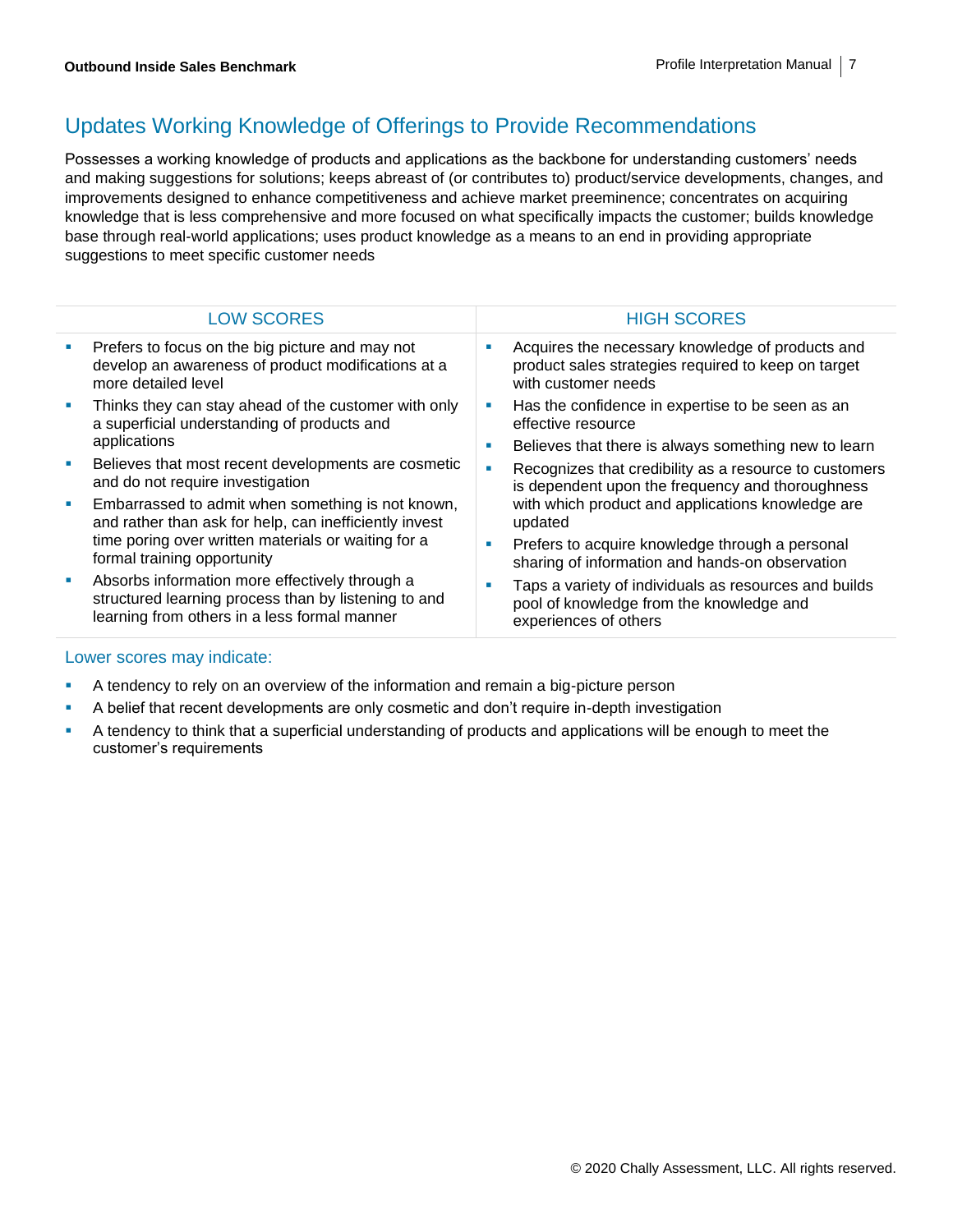## Commits Extra Effort to Ensure Success

Thrives on working; tends to achieve higher results in direct proportion to the time they are willing to commit to their work; remains focused on the goal and not easily discouraged or distracted; uses work as an opportunity for interaction and incorporates interpersonal contacts into task accomplishment; sees work as a major source of personal satisfaction

| <b>LOW SCORES</b>                                                                                                                                                                 | <b>HIGH SCORES</b>                                                                                                                                                       |
|-----------------------------------------------------------------------------------------------------------------------------------------------------------------------------------|--------------------------------------------------------------------------------------------------------------------------------------------------------------------------|
| May embrace a somewhat rigid separation of<br>professional and personal commitments that limits<br>flexibility in balancing the time and resources devoted<br>to work and leisure | Seeks to balance work and life priorities while<br>ш<br>committing time and resources to results<br>accomplishment that surpasses what is just<br>acceptable or expected |
| More inclined to work a set schedule of hours than to<br>commit resources as required by the objective                                                                            | Dedicated to achieving business results, even at<br>ш<br>some personal sacrifice                                                                                         |
| Distinguishes personal time from work and career<br>commitments and not likely to make consistent<br>sacrifices in their personal lives to accommodate                            | Defines themselves to a great extent by their work<br>×<br>and derives personal satisfaction from success and<br>accomplishments in their career                         |
| extraordinary advancements in their work objectives<br>Becomes distracted by unexpected obstacles or may<br>not effectively plan to deal with job demands                         | Builds into the schedule the time required to lay the<br>ш<br>groundwork and develop the plans for achieving work<br>objectives                                          |
| May not recognize that opportunities to advance goals<br>can be present in the personal interactions that occur<br>in the workplace                                               | Retains control of objectives by preparing action steps<br>ш<br>and evaluating progress                                                                                  |
|                                                                                                                                                                                   | Remains focused when the commitment to their work<br>п<br>is threatened by internal or external distractions                                                             |
|                                                                                                                                                                                   | Enjoys finding opportunities to mix personal<br>ш<br>interaction with goal accomplishment                                                                                |

- A desire for balance in one's life with sufficient personal and family time
- **•** A preference for a 40-hour work week with stable and predictable time requirements
- **•** Career advancement is not a strong priority